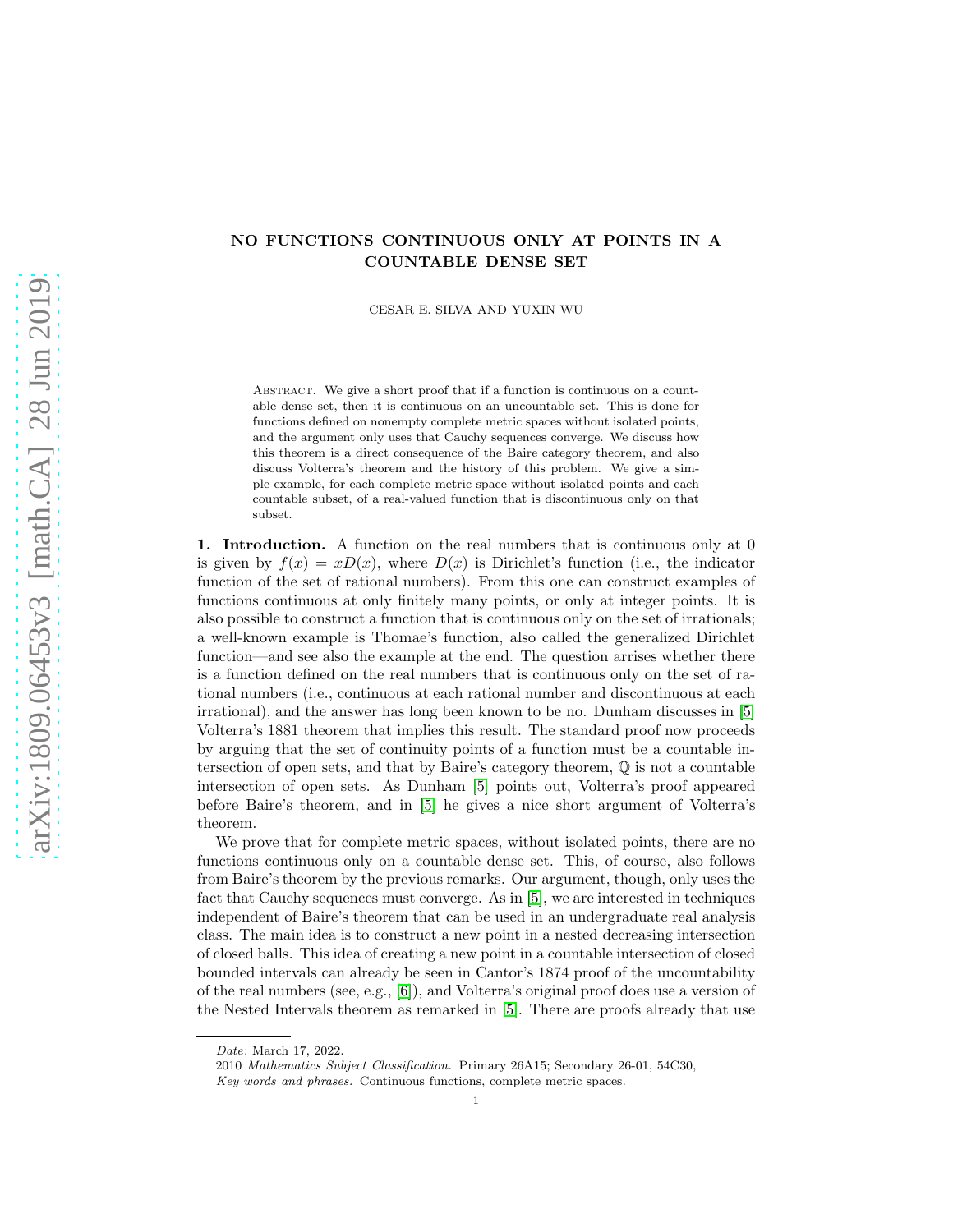#### $2\,$   $\,$   $\,$  SILVA AND WU  $\,$

the Nested Intervals theorem to prove that there is no function that is continuous only on the rational numbers, or on a countable dense set of real numbers, see Gauld [\[8\]](#page-4-2), Lee [\[13\]](#page-5-0), and Saxe [\[17\]](#page-5-1). We then show that with a slight modification, whose ideas are already contained in Volterra's [\[19\]](#page-5-2) paper, our proof can be used to obtain Volterra's result for complete metric spaces, Theorem [2;](#page-3-0) in fact, we obtain a slightly stronger result than Volterra's as stated by Gauld [\[8\]](#page-4-2) (Gauld mentions that his proof also works for compact metric spaces and our remark is that it works in the setting of complete metric spaces).

2. Historical Remarks. We now make a few remarks regarding the history of this problem. First we discuss the theorems and then the examples. The story of the theorems begins with Volterra's theorem of 1881. Let  $C(f)$  stand for the set of points where the function f is continuous, and  $D(f)$  for its set of discontinuity points. Volterra proved that if f and g are real-valued functions defined on  $\mathbb R$  and such that  $C(f)$  and  $C(g)$  are dense, then  $C(f) \cap C(g)$  is nonempty (in fact, is dense as noted in [\[8\]](#page-4-2)). From this it follows that there is no function f such that  $C(f) = \mathbb{Q}$ , since in Volterra's theorem one can choose  $q$  to be Thomae's function, for which  $C(g) = \mathbb{Q}^c$ . To see Volterra's theorem as a consequence of Baire's category theorem, which was published eight years later in 1899, we recall some facts about sets. If a set A is a countable union of closed sets, i.e.,  $A = \bigcup_{n=1}^{\infty} F_n$  where each  $F_n$  is closed (such a set is called an  $\mathcal{F}_{\sigma}$  set), then its complement  $A^{c} = \bigcap_{n=1}^{\infty} F_{n}^{c}$  is a countable intersection of open sets (a set of this form is called a  $\mathcal{G}_{\delta}$  set), and vice versa. It has been known for some time that  $D(f)$  is an  $\mathcal{F}_{\sigma}$  set. There is a proof of this for functions of a real variable in Lebesgue [\[14,](#page-5-3) p. 235], and the reader may find a nice short proof in Oxtoby [\[15,](#page-5-4) Theorem 7.1]. (We learned of the reference to Lebesgue in Renfro [\[16\]](#page-5-5), where one can also find references to many other sources). This has been generalized: as Bolstein [\[2\]](#page-4-3) points out, there is an outline of a proof for functions on topological spaces (which are more general than metric spaces) in Hewit-Stromberg [\[11,](#page-5-6) Exercise 6.90]. It follows then that the set  $C(f) = D(f)^c$  is a countable intersection of open sets.

Now, Baire's category theorem states that, in a complete metric space  $X$ , a countable intersection of dense open sets is dense, and equivalently, that  $X$  is not a countable union of nowhere dense sets (a nowhere dense set is a set whose closure has empty interior); see e.g., [\[18,](#page-5-7) 3.3.2, 3.3.3]. It follows then that if  $C(f)$  and  $C(g)$ are dense, then their intersection is dense, so nonempty. In fact, we obtain more: that if we have a countable family of functions  $f_i$  so that each  $C(f_i)$  is dense, then the intersection of the family is dense. Gauld and Piotrowski [\[9\]](#page-4-4) defined Volterra spaces as those for which  $C(f) \cap C(g)$  is dense when  $C(f)$  and  $C(g)$  are dense. Clearly spaces that satisfy Baire's theorem, such as complete metric spaces, are Volterra spaces, and the fact that the converse is not true was shown in [\[10\]](#page-5-8) spaces for which Volterra's theorem holds have been studied in [\[3\]](#page-4-5). Finally we note that Gauld gave a proof in [\[8\]](#page-4-2), just using the Nested Intervals theorem in R, that  $G(f) \cap G(g)$  is in fact uncountable. The fact that this intersection is uncountable also follows from Baire's theorem since it were countable then R would be a countable union of nowhere dense sets. Gauld also mentions that his methods generalize to compact metric spaces. As in [\[8\]](#page-4-2), we are interested in giving a self-contained proof of these results, and instead of using the Nested Intervals theorem, we use Cauchy completeness.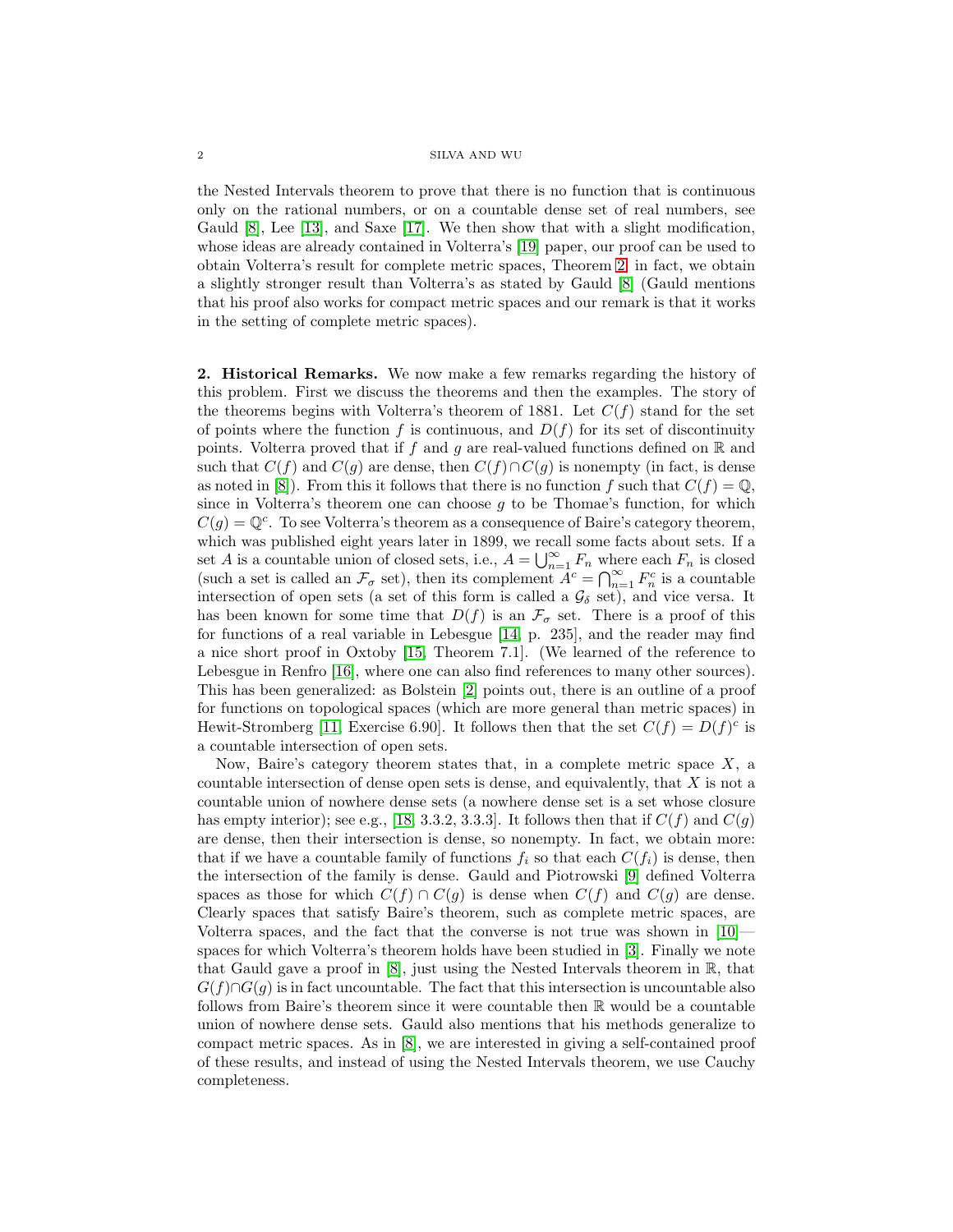Now we consider the examples. A natural question to ask now is if a set that is a countable union of closed sets admits a function with that set as its discontinuity points; for the case of the rationals the answer is yes and given by Thomae's function. For the general case on the real line this was shown in 1903 by W. H Young [\[20\]](#page-5-9) and in 1904 by Lebesque [\[14\]](#page-5-3); there is a simple construction in Oxtoby [\[15,](#page-5-4) 7.2]. The construction was generalized to metric spaces by H. Hahn in 1932 [\[12\]](#page-5-10) (we learned of the paper of Hahn in Bolstein [\[2\]](#page-4-3)). Then Bolstein [\[2\]](#page-4-3) proved this fact for a large class of topological spaces that includes, for example, locally compact Hausdorff spaces. More recently, Kim [\[7\]](#page-4-6) constructed a function that is continuous on any countable intersection of open sets in an arbitrary metric space (without isolated points), although does not seem aware of the earlier results of Young-Lebesgue-Hahn, and Bolstein. Our example at the end is somewhat simpler and is in the case where the countable union of closed sets is replaced by a countable set and is in any complete metric space.

## 3. The Theorems.

<span id="page-2-0"></span>**Theorem 1.** Let  $X$  be a nonempty complete metric space without isolated points. If a real-valued function on  $X$  is continuous on a countable dense set, then it is continuous on an uncountable dense set.

*Proof.* Let  $f: X \to \mathbb{R}$  be a function and let  $A \subset X$  be a countable dense set such that  $f$  is continuous at every point in  $A$ . We will first show that there is a point  $z \in X \setminus A$  such that f is continuous at z. Write  $A = \{q_n : n \in \mathbb{N}\}\$ . We define, by induction, a nested sequence  $\{C_n : n \in \mathbb{N}\}\$  of closed balls with radii decreasing to 0 such that  $q_n \notin C_n$ , there is a point  $z \in \bigcap_n C_n$ , and

$$
|f(x) - f(y)| < \frac{1}{2^{n-1}}
$$
 for all  $x, y \in C_n$ .

Before proceeding with the construction we note that it implies that  $f$  is continuous at z. Let  $\varepsilon > 0$  and choose  $n \in \mathbb{N}$  so that  $1/2^{n-1} < \varepsilon$ . Choose  $\delta > 0$  such that the ball  $B(z, \delta)$  is in  $C_n$ . If  $x \in B(z, \delta)$ , then  $|f(x) - f(z)| < \frac{1}{2^{n-1}} < \varepsilon$ . Therefore f is continuous at z.

For the inductive construction we start by setting  $p_1 = q_1$ . By continuity at  $p_1$ , there exists an open ball  $B(p_1, \delta_1)$  such that  $|f(x) - f(p_1)| < \frac{1}{2}$  for all x in  $B(p_1, \delta_1)$ . Choose  $C_1$  a closed ball, of radius  $s_1$  with  $0 < s_1 < 1/2$ , contained in  $B(p_1, \delta_1)$  and missing  $q_1 = p_1$  (which we can do as  $p_1$  is not an isolated point).

For the inductive step suppose that we are given an open ball  $B(p_n, \delta_n)$ , where  $p_n \in A$ , such that

$$
|f(x) - f(p_n)| < \frac{1}{2^n} \text{ for all } x \in B(p_n, \delta_n),
$$

and a closed ball  $C_n$ , of radius  $s_n$ , inside  $B(p_n, \delta_n)$  and not containing  $q_n$ . Choose now an element of A, denoted by  $p_{n+1}$ , in  $B(p_n, \delta_n)$ . By continuity at  $p_{n+1}$ , there exists an open ball  $B(p_{n+1}, \delta_{n+1})$ , that we can choose inside  $B(p_n, \delta_n)$ , such that  $|f(x)-f(p_{n+1})| < \frac{1}{2^{n+1}}$  for all  $x \in B(p_{n+1}, \delta_{n+1})$ . Choose a closed ball  $C_{n+1}$  inside  $B(p_{n+1}, \delta_{n+1})$ , of radius  $s_{n+1} < \frac{s_n}{2}$ , and that misses the element  $q_{n+1}$ .

We have constructed a sequence of nested closed balls  $C_n$  with  $q_n \notin C_n$ . The centers of these balls form a Cauchy sequence, as their radii  $s_n$  satisfy  $s_n < 1/2^n$ for  $n \geq 1$ . Since the space is complete, the sequence of centers has a limit z, which must be in the intersection of the balls. Also, z is not in A as  $z \neq q_n$  for all  $n \in \mathbb{N}$ .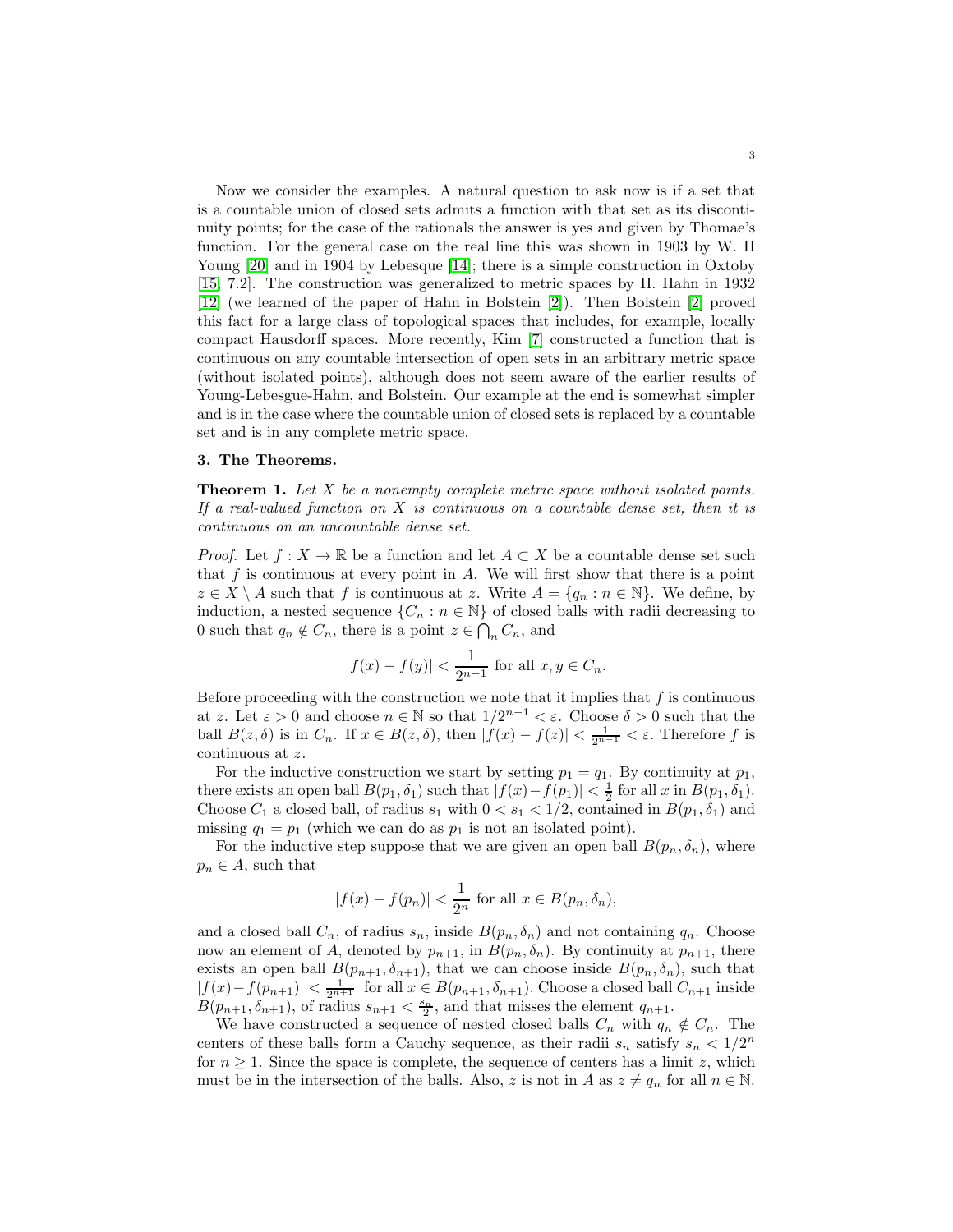For the final condition, if  $x, y \in C_n$ , then

$$
|f(x) - f(y)| \le |f(x) - f(p_n) + |f(p_n) - f(y)| < \frac{1}{2^n} + \frac{1}{2^n} = \frac{1}{2^{n-1}}.
$$

Now let B be the subset of  $X \setminus A$  consisting of all points z such that f is continuous at z. If B is countable let  $A' = A \cup B$ . Then A' is countable and dense, so by the previous argument, there exists a point z in  $X \setminus A'$  such that f is continuous at z. But this contradicts the definition of B, therefore B must be uncountable.  $\Box$ 

If X consists only of isolated points and A is dense, then  $A = X$ . The theorem also implies that a nonempty complete metric space with no isolated points must be uncountable (consider a function constant on  $X \setminus \{p\}$  and with a different value at  $p$ ). It follows that positive-radius closed balls in  $X$ , as they are complete, must be uncountable. Therefore, nonempty open balls in  $X$  are uncountable.

In the context of Theorem [1](#page-2-0) we mention an interesting result that contrasts the difference between continuity on a subset and continuity of the function restricted to a subset. This is a consequence of theorems of Blumberg and Sierpinsky–Zygmund (recent new proofs of these two theorems can be found in [\[4\]](#page-4-7)). Every function  $h : \mathbb{R} \to \mathbb{R}$  has a dense set  $D \subset \mathbb{R}$  so that the restriction of h to D is continuous (Blumberg), but there exists one such function h such that for every subset  $S \subset \mathbb{R}$ that has the cardinality of  $\mathbb{R}$ , the restriction of h to S is discontinuous (Sierpinsky– Zygmund).

We now show that a small modification of the proof in Theorem [1](#page-2-0) obtains Volterra's theorem [\[19\]](#page-5-2) as strengthened by Gauld [\[8\]](#page-4-2).

<span id="page-3-0"></span>**Theorem 2.** Let  $X$  be a nonempty complete metric space without isolated points and let f and g be two real-valued functions defined on X. If  $C(f)$  and  $C(g)$  are dense, then  $C(f) \cap C(g)$  is an uncountable dense set.

*Proof.* Let G be an open set in X. Since  $C(f)$  is dense we can choose  $q_1 \in C(f)$  and  $\delta_1 > 0$  so that  $B(q_1, \delta_1)$  is in G and  $|f(x) - f(q_1)| < \frac{1}{2}$  for all  $x \in B(q_1, \delta_1)$ . Since  $C(g)$  is dense we can choose  $r_1 \in C(g) \cap B(q_1, \delta_1)$  and  $\delta'_1 > 0$  so that  $B(r_1, \delta'_1) \subset$  $B(q_1, \delta_1)$  and  $|g(x) - g(r_1)| < \frac{1}{2}$  for all x in  $B(r_1, \delta'_1)$ . Now choose  $C_1$  a closed ball, of radius  $1/2 > s_1 > 0$ , contained in  $B(r_1, \delta'_1)$ .

The inductive step is similar. We can assume that by induction we have constructed a sequence  $(C_n)$  of closed balls, in G, and  $p_n \in C(f), q_n \in C(g)$  such that

$$
|f(x) - f(p_n)| < \frac{1}{2^n}
$$
 and  $|g(x) - g(q_n)| < \frac{1}{2^n}$  for all  $x \in C_n$ .

There is a point z in the intersection  $\bigcap_n C_n$  so that the continuity condition holds for both f and g at z. The argument for this is similar to the one in Theorem [1.](#page-2-0) So  $z \in C(f) \cap C(g)$  and it is clear that z is also in G.

Now if  $C(f) \cap C(g)$  were countable, say equal to the set  $\{t_n : n \in \mathbb{N}\}\)$ , we could repeat the construction choosing  $C_n$  to avoid  $t_1, \ldots, t_n$ . Then we would obtain a point z different from the  $t_n$ .

**4. Examples.** Let  $X$  be a nonempty metric space without isolated points, and  $A$ a countable subset of X such that  $A<sup>c</sup>$  is dense. For example, if X is a nonempty complete metric space without isolated points and  $\tilde{A}$  is any countable subset, its complement is dense since nonempty open balls in  $X$  are uncountable. We show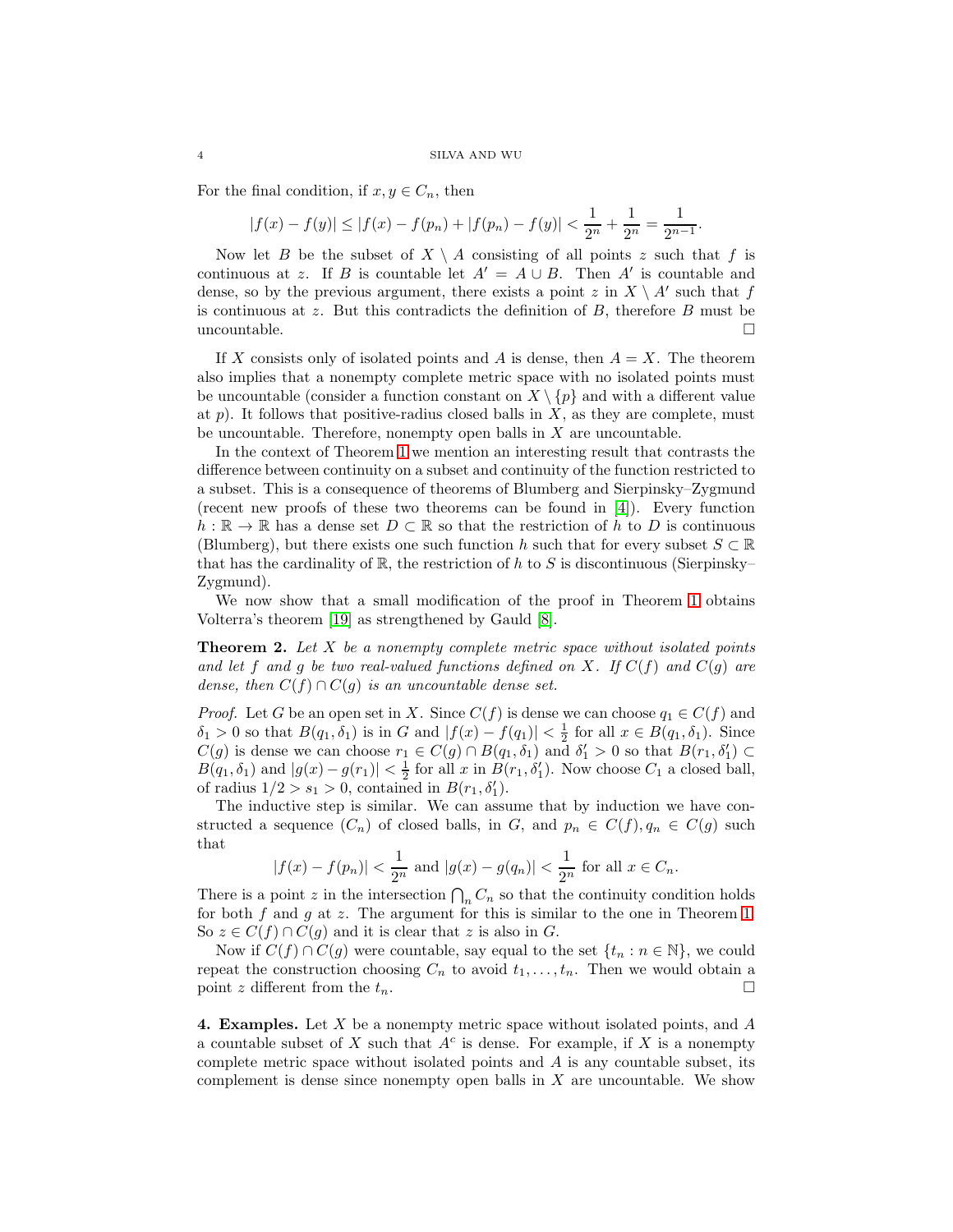that there is a function on X that is discontinuous precisely on  $A$ . (As remarked earlier, this is a special case of a theorem of Young, Lebesgue, and Hahn.) In fact, write  $A = \{q_n : n \in \mathbb{N}\}\$ . Define a function g on A by setting  $g(q_n) = 1 + 1/2^n$ , and when x is not in A let  $g(x) = 1$ . To show that g is continuous outside A let  $x \notin A$  and  $\varepsilon > 0$ . Choose n so that  $1/2^n < \varepsilon$ . Then choose  $\delta > 0$  so that the ball  $B(x, \delta)$  avoids the finitely many points  $q_1, q_2, \ldots, q_{n-1}$ . Now let y be a point in  $B(x, \delta)$ . If  $y \notin A$ , then  $g(y) = 1 = g(x)$ , so  $|g(x) - g(y)| < \varepsilon$ . If  $y \in A$ , then  $g(y) = 1 + 1/2^m$  for some  $m \ge n$ . So  $|g(x) - g(y)| = 1/2^m < \varepsilon$ . Finally, to see that g is not continuous on A we use that the complement of A is dense in X. For each  $q_n$  let  $0 < \varepsilon < 1/2^n$ . We can choose y in  $A^c$  that is arbitrarily close to  $q_n$  and such that  $|g(q_n) - g(y)| = 1/2^n > \varepsilon$ . Then g is discontinuous at  $q_n$ .

The example also shows that one cannot hope to improve the theorem, as there are functions that are continuous on an uncountable set but not the whole space.

If we restrict the domain of the function g to the case when  $X = \mathbb{R}$ , then one can verify that  $g$  is not differentiable at points in  $A<sup>c</sup>$  (and of course also at points in A). This is also holds for Thomae's function; for modified Thomae's functions that are differentiable on a countable set of irrationals see [\[1\]](#page-4-8).

We end by noting that the example above can also be modified to prove an equivalent form of the Young-Lebesgue-Hahn theorem, which also has a proof in Kim  $[7]$ . Let X be a nonempty metric space without isolated points. If A is a countable union of closed sets, then there is a function  $g(x)$  which is discontinuous exactly on A. Using Kim's lemma in [\[7\]](#page-4-6), we know that  $X$  has a dense subset  $D$ whose complement is also dense in  $X$ . We modify  $g$  such that

$$
g(x) = \begin{cases} 1, & \text{if } x \notin A \\ 1 + 1/2^n, & \text{if } x \in A \text{ and } x \in D \\ 1 - 1/2^n, & \text{if } x \in A \text{ and } x \notin D \end{cases}
$$

The proof that the modified function g is discontinuous only on A is similar to the proof given in the example above.

Acknowledgments. The authors would like to thank Frank Morgan for comments and suggestions. This started as a project by the second-named author in a real analysis class taught by the first-named author.

### **REFERENCES**

- <span id="page-4-8"></span>[1] K. Beanland, J. Roberts, C. Stevenson, Modifications of Thomae's function and differentiability, Amer. Math. Monthly, 116 (2009), 6, 531–535.
- <span id="page-4-5"></span><span id="page-4-3"></span>[2] R. Bolstein, Sets of points of discontinuity, Proc. Amer. Math. Soc., textbf38 (1973), 193– 197.
- <span id="page-4-7"></span>[3] J. Cao and D. Gauld, Volterra spaces revisited, J. Aust. Math. Soc., 79, 2005, 1, 61–76,
- [4] Ciesielski, K. C., Mart´ınez-G´omez, M. E., Seoane-Sep´ulveda, J. B., "Big" Continuous Restrictions of Arbitrary Functions Amer. Math. Monthly, 126, (2019), 547–552.
- <span id="page-4-0"></span>[5] W. Dunham, A historical gem from Vito Volterra, Mathematics Magazine, 63 (1990) 234– 237.
- <span id="page-4-1"></span>[6] C. Knapp, C. E. Silva, The uncountability of the unit interval: one proof is not enough, (2014) https://arxiv.org/abs/1209.5119.
- <span id="page-4-6"></span>[7] S. S. Kim, A characterization of the set of points of continuity of a real function, Amer. Math. Monthly, 106 (1999), 3, 258–259.
- <span id="page-4-4"></span><span id="page-4-2"></span>[8] D. Gauld, Did the Young Volterra Know about Cantor?, jMath. Mag., 66, 1993, 4, 246–247.
- [9] Gauld, D. B., Piotrowski, Z., On Volterra spaces, Far East J. Math. Sci., 1, 1993, 2, 209–214.